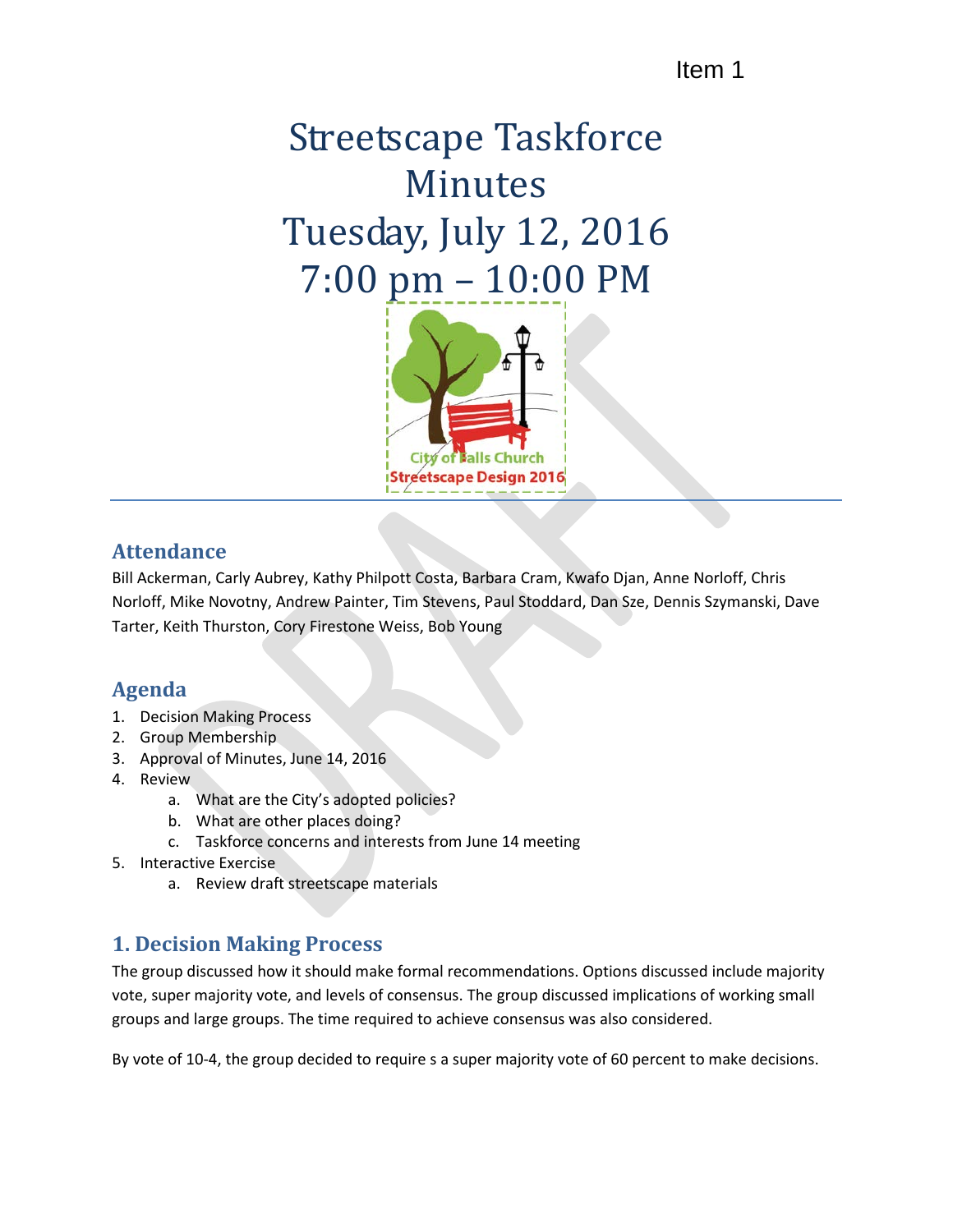## **2. Group Membership**

The group discussed how to handle the issue of group membership. The Charter identifies seats for members, alternate members, and other members. The Charter also leaves open the option for the Taskforce to reach out to other groups for input.

The group discussed the Charter intent of members versus alternate members. The group also discussed the Charter intent of reaching out to other groups and the "other" seats.

By unanimous vote, the group agreed that every Taskforce member should be able to participate fully in the conversion.

By vote of 7-2, the group agreed that there should be 9 voting seats, with the votes allotted to the Taskforce members identified in the Charter. This means one vote for each of the two Council representatives and one vote for each of the following groups Planning Commission, Economic Development Authority, Citizens Advisory Committee on Transportation, Tree Commission, Village Preservation and Improvement Society, Chamber of Commerce, Environmental Services Council. This results in a total of nine voting seats.

The Taskforce Membership was established as the following. The group agreed that in the event all members from a group are unavailable, another alternate could attend, participate, and vote (assuming the alternate is substituting for a voting member).

| Group                         | <b>Voting Member</b> | <b>Alternate Member</b> | <b>Advisory Member</b> |
|-------------------------------|----------------------|-------------------------|------------------------|
| Council                       | Dave Tarter          |                         |                        |
| Council                       | Dan Sze              |                         |                        |
| <b>Planning Commission</b>    | Kwafo Djan           | <b>Ruth Rodgers</b>     |                        |
| <b>Economic Development</b>   | <b>Mike Novotny</b>  | <b>Bob Young</b>        |                        |
| Authority                     |                      |                         |                        |
| <b>Citizens Advisory</b>      | <b>Steve Knight</b>  | <b>Bill Ackerman</b>    |                        |
| Committee on                  |                      |                         |                        |
| Transportation                |                      |                         |                        |
| <b>Tree Commission</b>        | Dennis Szymanski     | Kathy Philpott Costa    |                        |
| Village Preservation and      | Keith Thurston       | <b>Tim Stevens</b>      |                        |
| <b>Improvement Society</b>    |                      |                         |                        |
| <b>Chamber of Commerce</b>    | Rachelle Barimany    | <b>Andrew Painter</b>   |                        |
| <b>Environmental Services</b> | Cory Firestone Weiss |                         |                        |
| Council                       |                      |                         |                        |
| <b>Arts and Humanities</b>    |                      |                         | <b>Barb Cram</b>       |
| Council                       |                      |                         |                        |
| <b>Human Services</b>         |                      |                         | Anne Norloff           |
| <b>Advisory Council</b>       |                      |                         | <b>Chris Norloff</b>   |
| <b>Architectural Advisory</b> |                      |                         | Diane Duggan           |
| Board                         |                      |                         |                        |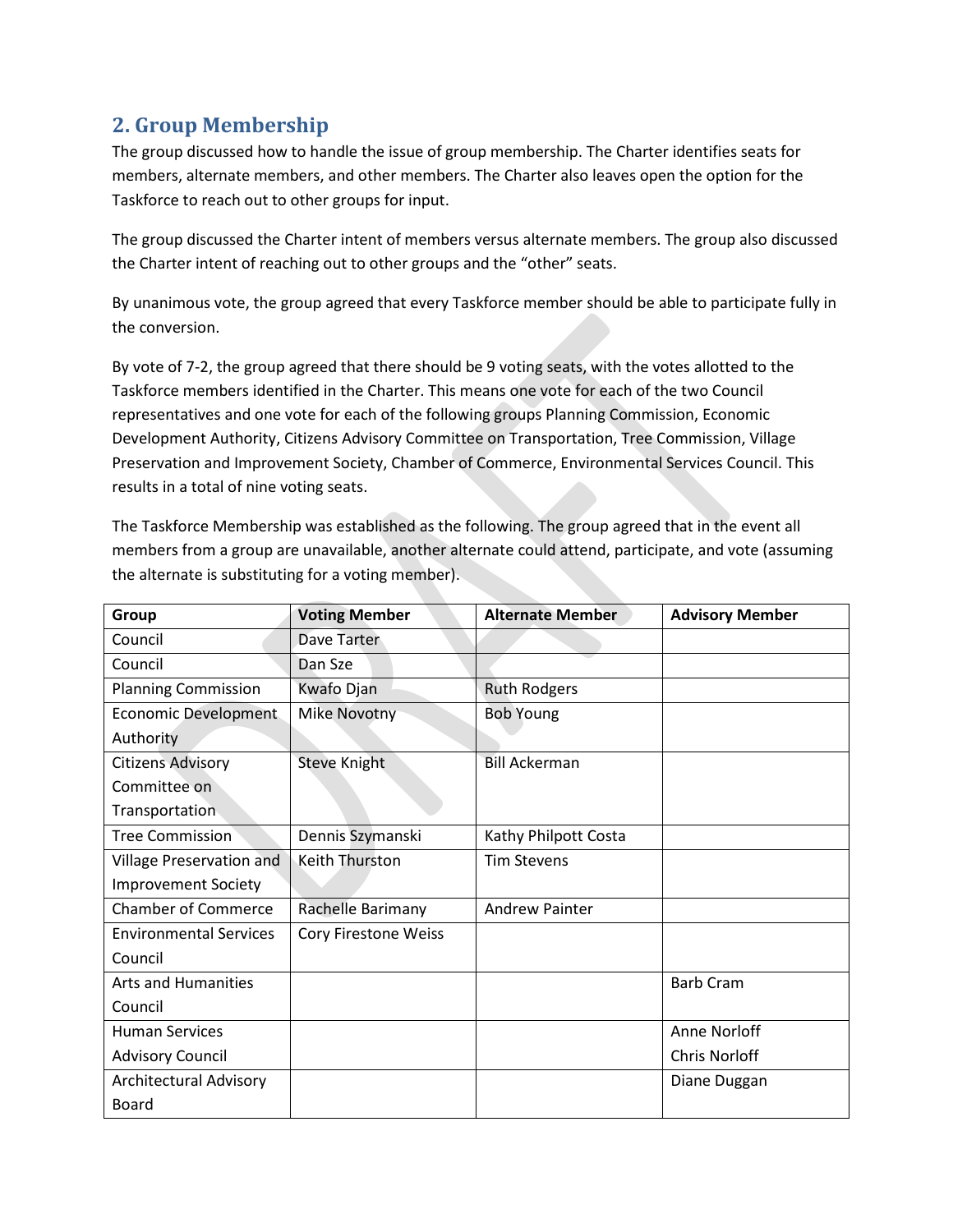## **3. Approval of Minutes, June 14, 2016**

The minutes were approved by unanimous vote, 9-0.

## **4. Review and 5. Interactive Exercise**

During the review of previous materials and drafts materials, the following issues were discussed.

#### **Solid (not walkable) versus Void (walkable)**

The group considered the idea of walkable versus not walkable space in the streetscape and how that ratio may have to vary with the width of the sidewalk.

#### **Guidelines versus Ordinance**

The group discussed whether the streetscape standards should be defined by local ordinance or as design guidelines. Defining the standards by ordinance would make them legal requirements and increase predictability. On the flip side, the standards could be difficult to work with on lots of odd shapes or sizes.

The sense of the group was that the Taskforce should develop guidelines and advise Council as to which elements should be elevated to the level of an ordinance.

#### **Setbacks**

The group discussed the right size setback. Group members noted that in order to make space for different elements, a wider setback may be needed. Economic concerns were raised about the tradeoff between building square footage and setback size, and particularly that a large setback would need to be offset by allowing a taller building.

#### **Updating Existing Standards versus Building from Scratch**

The group expressed a desire to update the existing standards rather than begin with a blank slate.

The sense of the group was that the update to the guidelines should promote existing elements that are liked and make enhancements versus making drastic changes.

#### **Walking Tour**

The group expressed a desire to conduct a walking tour to inform their recommendations.

#### **N Washington Street Standards**

Group members expressed the following thoughts about the N Washington Street Standards

- The space is too narrow for the large style bio-retention planers
- The bio-retention planters are too deep
- Bio-retention planters have been successful in other places, and it may be necessary to see what other places are doing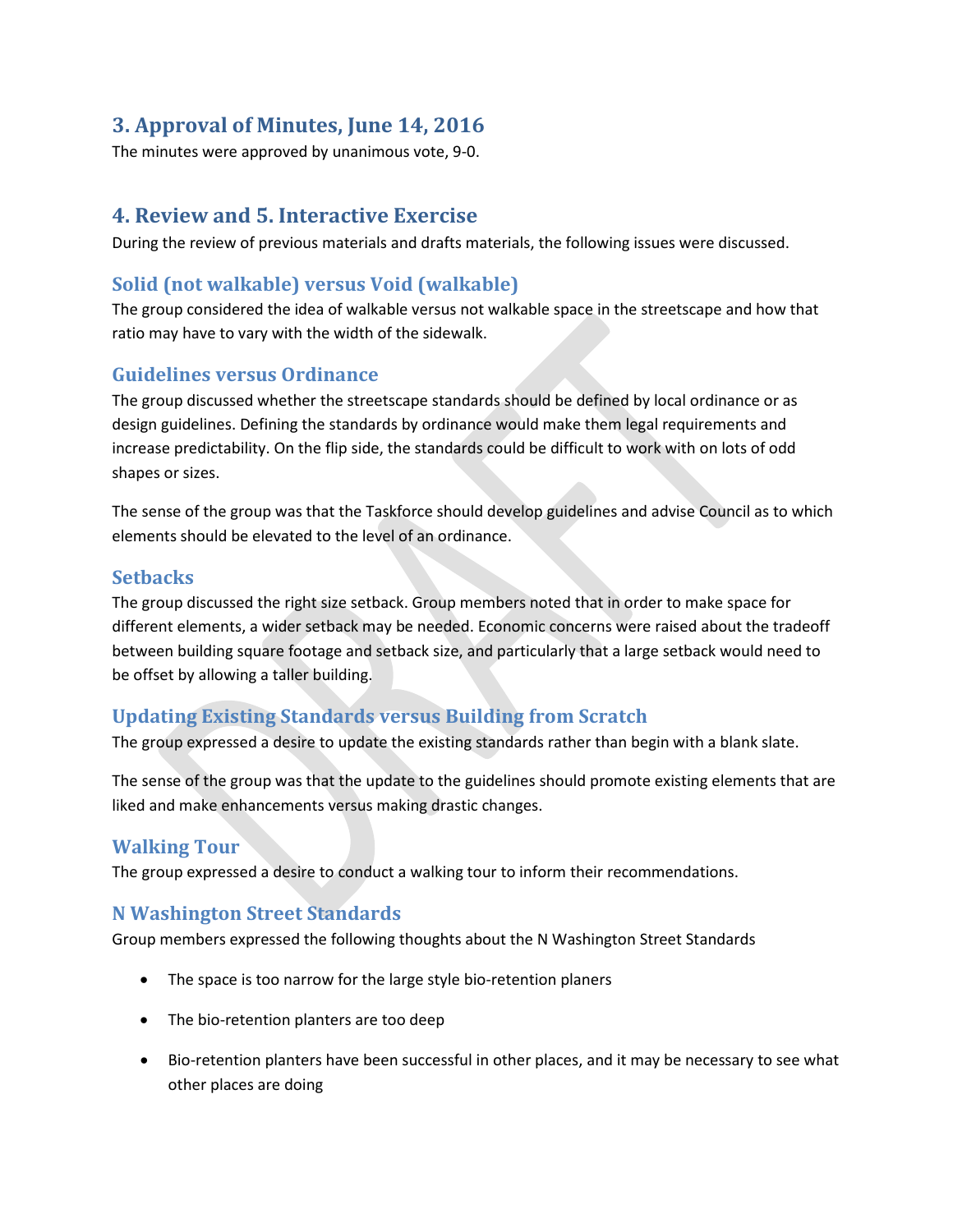#### **Number of Streetscape Districts**

The group discussed how many streetscape districts the City needs. Staff presented a draft based on existing policies showing four zones: W Broad Street, N Washington Street, S Washington Street, and mixing zone around the intersection of Broad Street and Washington Street.

The group wanted to have fewer zones to promote a stronger sense of identity for the City as a whole. Staff discussed created multiple zones to create multiple districts to aid in wayfinding efforts.

The sense of the group was that the City's should have a single zone with one set of guidelines for all of the commercial areas.

## **W Broad Street Standards**

Building off the idea of a single district, the group discussed what is working and what is not working with the W Broad Street standards.

When asked for a staff perspective on recent issues implementing the standards, Paul Stoddard provided the following feedback

- Bus shelters: Shelters have been difficult to fit into the streetscape, both horizontally allowing 30' of clear space for use of both the front and rear door of the buses and vertically – staying out of the pedestrian walking space.
- Furniture Styles: The defined furniture styles and colors have not historically been followed, so it leaves staff in the position of have to choose between the adopted guidelines and precedent.
- Planter locations: The size of raised-edge planters have been difficult to accommodate in some situations leaving staff to find hybrid solutions.

Group members noted the following about the W Broad Street Standards

#### **Cross Section**

- Like double rows of trees at the Broadale
- Space in front of Debo's is too narrow
- Remove concrete space/gap between the edge of the planters and the curb
- Keep barriers between the pedestrian space and the automobile traffic
- Promote walkability, need at least 20' setbacks for more flexibility and a 10' clear space for walking
- Need to limit encroachments into the walking space
- Setbacks should be larger than 20' and/or buildings should stepback on upper floors to allow for larger trees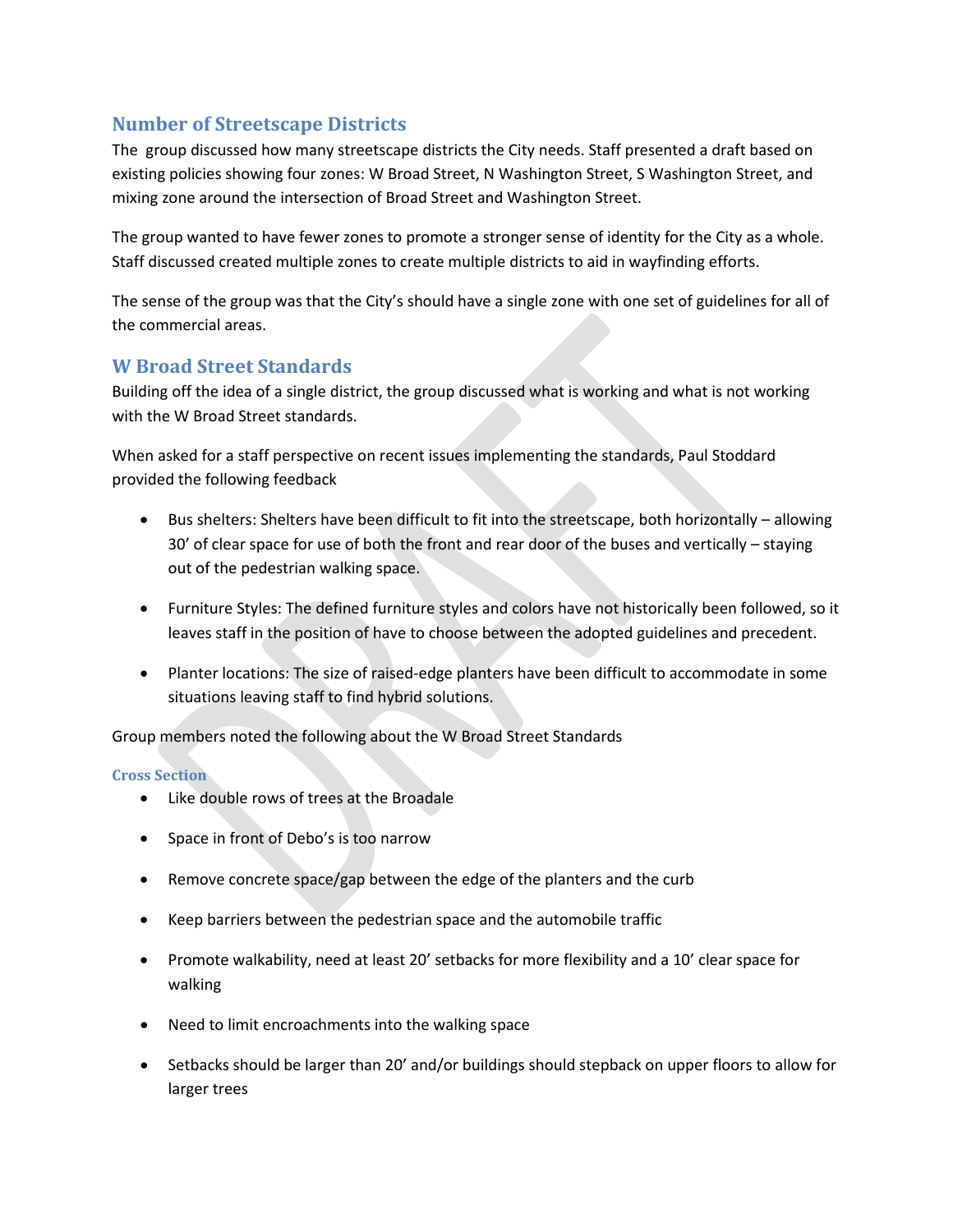• Allocate space as follows: 4'-8' (building), 10' (pedestrian), 6' (amenity) for 20'-24'.

#### **Street Furniture**

- Keep same street lights and mast arms
- More furniture is needed
- Don't need furniture in all places, the sidewalk is for walking
- Near bus shelters, control trash and add more furniture
- Space light poles further back form the curb to protect them from automobiles and trucks that jump the curb
- Control newspaper boxes and magazine stands

#### **Tree Pits and Plantings**

- Keep large planters
- Need structures / soil under sidewalk to increase soil volume
- Protect tree areas with edging to guard against foot traffic, salt, and dogs
- Remove planter edging
- Raise planting edging to allow them to be used for seating
- A green look should be maintained
- Additional, small scale planter areas along building faces should be provided
- Trees are outgrowing their planters, a smaller species should be selected
- Have more frequent trees
- Get rid of irrigation boxes

#### **Materials**

- keep brick sidewalks
- Changes in paver color should indicate the difference between moving space and still space as called for in the N Washington Street guidelines
- Consider concrete sidewalks with banding to reduce maintenance needs
- Treat utility and manhole covers to make them blend in

#### **Flexibility and Maintenance**

• maintenance funding needs to be provided